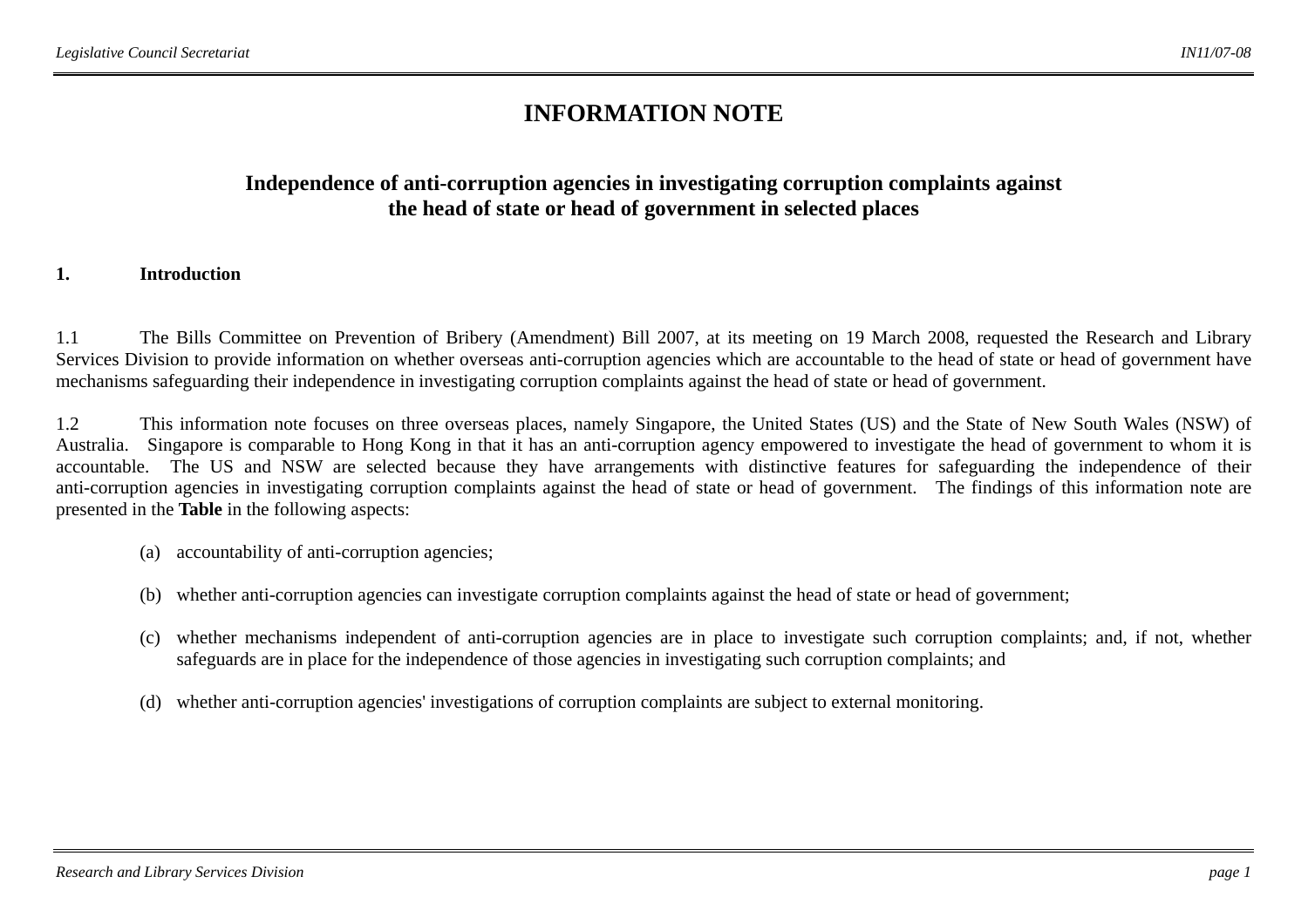|                                                                                                               | <b>Hong Kong</b>                                                                                                                                                                                                                                                                                                                                                             | <b>Singapore</b>                                                                                                                                                                                                                                                                                                                                   | <b>United States</b>                                                                                                                                                                                                                                   | <b>New South Wales of Australia</b>                                                                                                                                                                                                                                                                                                                                                                                                                |
|---------------------------------------------------------------------------------------------------------------|------------------------------------------------------------------------------------------------------------------------------------------------------------------------------------------------------------------------------------------------------------------------------------------------------------------------------------------------------------------------------|----------------------------------------------------------------------------------------------------------------------------------------------------------------------------------------------------------------------------------------------------------------------------------------------------------------------------------------------------|--------------------------------------------------------------------------------------------------------------------------------------------------------------------------------------------------------------------------------------------------------|----------------------------------------------------------------------------------------------------------------------------------------------------------------------------------------------------------------------------------------------------------------------------------------------------------------------------------------------------------------------------------------------------------------------------------------------------|
| Anti-corruption<br>agencies                                                                                   | The Independent Commission<br>Against Corruption (ICAC) is a<br>statutory body established by the<br><b>Independent Commission Against</b><br>Corruption Ordinance (Cap. 204)<br>(the ICAC Ordinance).                                                                                                                                                                       | The Corrupt Practices<br>Investigation Bureau (CPIB) is<br>considered by the Singapore<br>government as an "independent<br>body" <sup>1</sup> mainly empowered by<br>the Prevention of Corruption Act<br>(PCA) to investigate corruption.                                                                                                          | The Department of Justice (DOJ)<br>is an executive department of the<br>US federal government, which has<br>primary jurisdiction for<br>enforcement of federal laws,<br>including the investigation of<br>corruption.                                  | The Independent Commission Against<br>Corruption (the Commission) is a statutory body<br>established by the Independent Commission<br>Against Corruption Act 1988 (the ICAC Act).                                                                                                                                                                                                                                                                  |
| Whether<br>anti-corruption<br>agencies are<br>accountable to<br>the head of state<br>or head of<br>government | Yes, ICAC is accountable to the<br>Chief Executive $(CE)^2$ of the Hong<br>Kong Special Administrative<br>Region, who nominates and reports<br>to the Central People's Government<br>for appointment the Commissioner<br>of ICAC. The ICAC Ordinance<br>states that ICAC "shall not be<br>subject to the direction or control of<br>any person other than" $CE$ <sup>3</sup> | Yes, CPIB is accountable to the<br>Prime Minister (the head of<br>government) <sup>4</sup> , although its<br>Director is appointed by the<br>President of Singapore (the head<br>of state) <sup>5</sup> with the advice or<br>recommendation of the Cabinet<br>or a Minister acting under the<br>general authority of the<br>Cabinet. <sup>6</sup> | Yes, DOJ is accountable to the US<br>President who serves as both the<br>head of state and the head of<br>government. The head of DOJ,<br>the Attorney General, is<br>nominated by the President and<br>confirmed by the Senate of the US<br>Congress. | No, the Commission is not accountable to the<br>NSW Premier (the head of government) or the<br>NSW Governor (the head of NSW), although<br>the Commissioner is appointed by the<br>Governor. <sup>7</sup> The Commission is accountable to<br>the NSW Parliament through the Parliamentary<br>Joint Committee on the Independent<br>Commission Against Corruption (PJC), the<br>membership of which must not include any<br>Minister. <sup>8</sup> |

*Corrupt Practices Investigation Bureau* (2006).

<sup>&</sup>lt;sup>2</sup> Article 57, the Basic Law.

Section 5(2), the ICAC Ordinance.

<sup>&</sup>lt;sup>4</sup> Section 3, PCA and Prime Minister's Office (2008) p.3.<br> $\frac{5}{2}$  Herbert Glass 17 and 10 of the Granity time of the Den

Under Clauses 17 and 19 of the Constitution of the Republic of Singapore, the President is directly elected by Singapore citizens and must not be a Member of Parliament or a member of any political party.

Under Clauses 21 and 37(B) of the Constitution of the Republic of Singapore, the President exercises the appointment power in consultation with the Council of Presidential Advisers, which comprises six members, of whom two are appointed by the President at his or her discretion, two are appointed by the President on the Prime Minister's advice, one is appointed by the President on the advice of the Chairman of the Public Service Commission, and one is appointed by the President on the Chief Justice's advice. The President acting in his or her discretion may refuse to appoint or revoke the appointment of the Director of CPIB if he or she does not concur with the advice or recommendation of the Cabinet or a Minister acting under the general authority of the Cabinet.

Section 5, the ICAC Act, and sections 4 (1) and (2), the Independent Commission Against Corruption (Commissioner) Act 1994. The NSW Parliament can veto the proposed appointment of the Commissioner. NSW is the only selected place where only a Judge of the Supreme Court of NSW (the highest court in NSW) is eligible to be appointed as the head of the anti-corruption agency.

Section 65(3), the ICAC Act.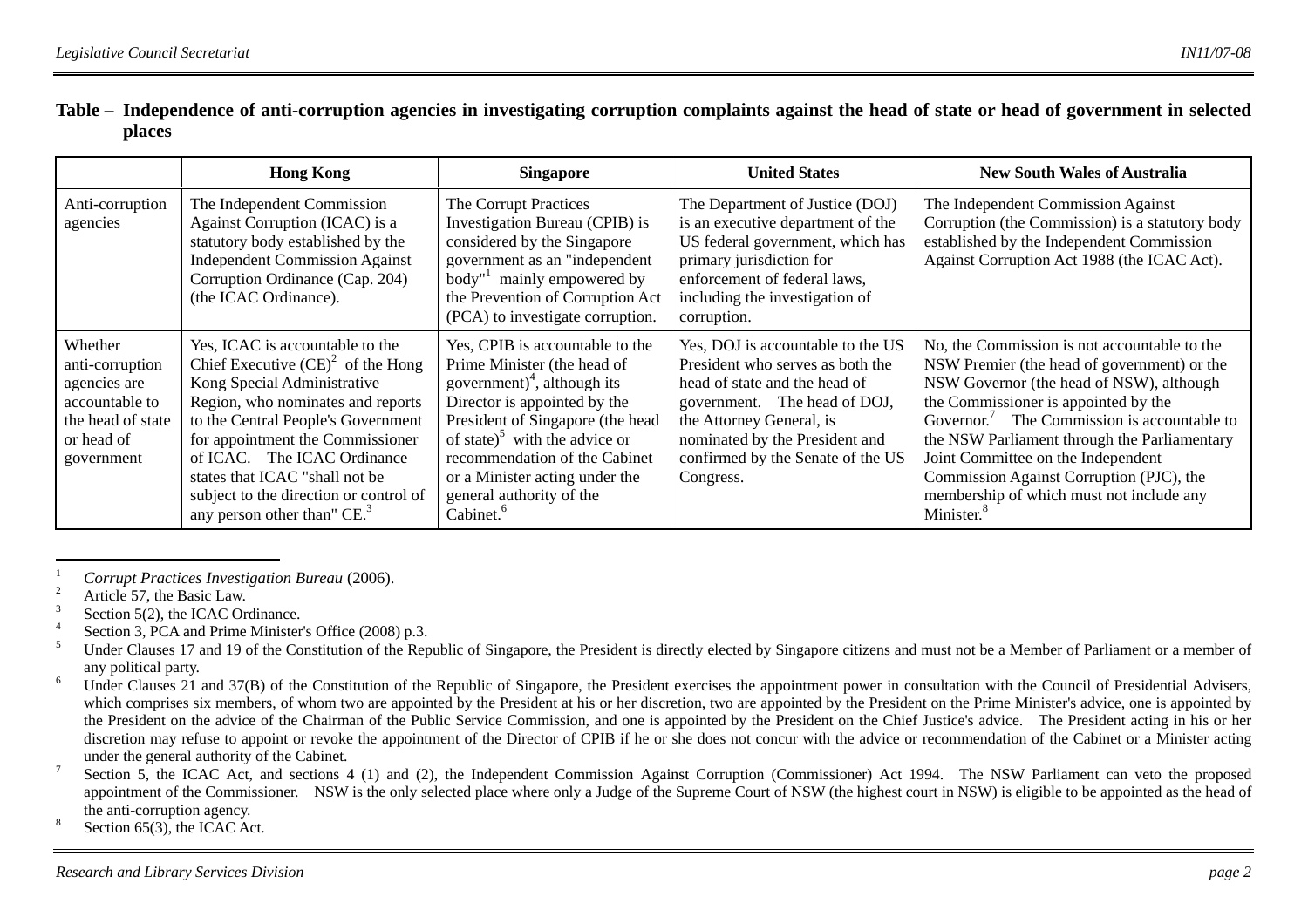|                                                                                                                                                   | <b>Hong Kong</b>                                                                                                                                                                                                                                                                                                                                                                                         | <b>Singapore</b>                                                                                                                                                                                                                                                                                                                                                                              | <b>United States</b>                                                | <b>New South Wales of Australia</b>                                                                                                                                                                                                                                                       |
|---------------------------------------------------------------------------------------------------------------------------------------------------|----------------------------------------------------------------------------------------------------------------------------------------------------------------------------------------------------------------------------------------------------------------------------------------------------------------------------------------------------------------------------------------------------------|-----------------------------------------------------------------------------------------------------------------------------------------------------------------------------------------------------------------------------------------------------------------------------------------------------------------------------------------------------------------------------------------------|---------------------------------------------------------------------|-------------------------------------------------------------------------------------------------------------------------------------------------------------------------------------------------------------------------------------------------------------------------------------------|
| Whether<br>anti-corruption<br>agencies can<br>investigate<br>corruption<br>complaints<br>against the<br>head of state<br>or head of<br>government | While the ICAC Ordinance does<br>not have a specific provision on<br>ICAC's investigation of<br>corruption complaints against<br>CE, it empowers ICAC to receive<br>and consider complaints alleging<br>corrupt practices and investigate<br>such complaints as it considers<br>practicable. The Government<br>therefore considers that ICAC<br>can investigate corruption<br>complaints against $CE.10$ | PCA does not have a specific<br>provision on CPIB's investigation<br>of corruption complaints against<br>the President or the Prime<br>Minister, but CPIB can<br>investigate any case relating to<br>the commission of corruption<br>offences under $PCA1111$ including<br>those relating to the bribery of<br>Members of Parliament, $^{12}$ from<br>whom the Prime Minister is<br>selected. | DOJ can investigate corruption<br>complaints against the President. | The ICAC Act does not have a<br>specific provision on the<br>Commission's investigation of<br>corruption complaints against the<br>Governor or the Premier, but the<br>Commission's jurisdiction covers<br>all public officials, including any<br>Minister and the Governor. <sup>1</sup> |

<sup>&</sup>lt;sup>9</sup> Section 12, the ICAC Ordinance.

<sup>&</sup>lt;sup>10</sup> Legislative Council Secretariat (2007) pp. 12-13.<br><sup>11</sup> Section 17, PCA

 $^{11}$  Section 17, PCA.

Section 11 of PCA states that "[a]ny person (a) who offers any gratification to a Member of Parliament as an inducement or reward for such Member's doing or forbearing to do any act in his capacity as such Member; or (b) who being a Member of Parliament solicits or accepts any gratification as an inducement or a reward for his doing or forbearing to do any act in his capacity as such Member shall be guilty of an offence".

<sup>13</sup> Greiner, K.R.G. (1988).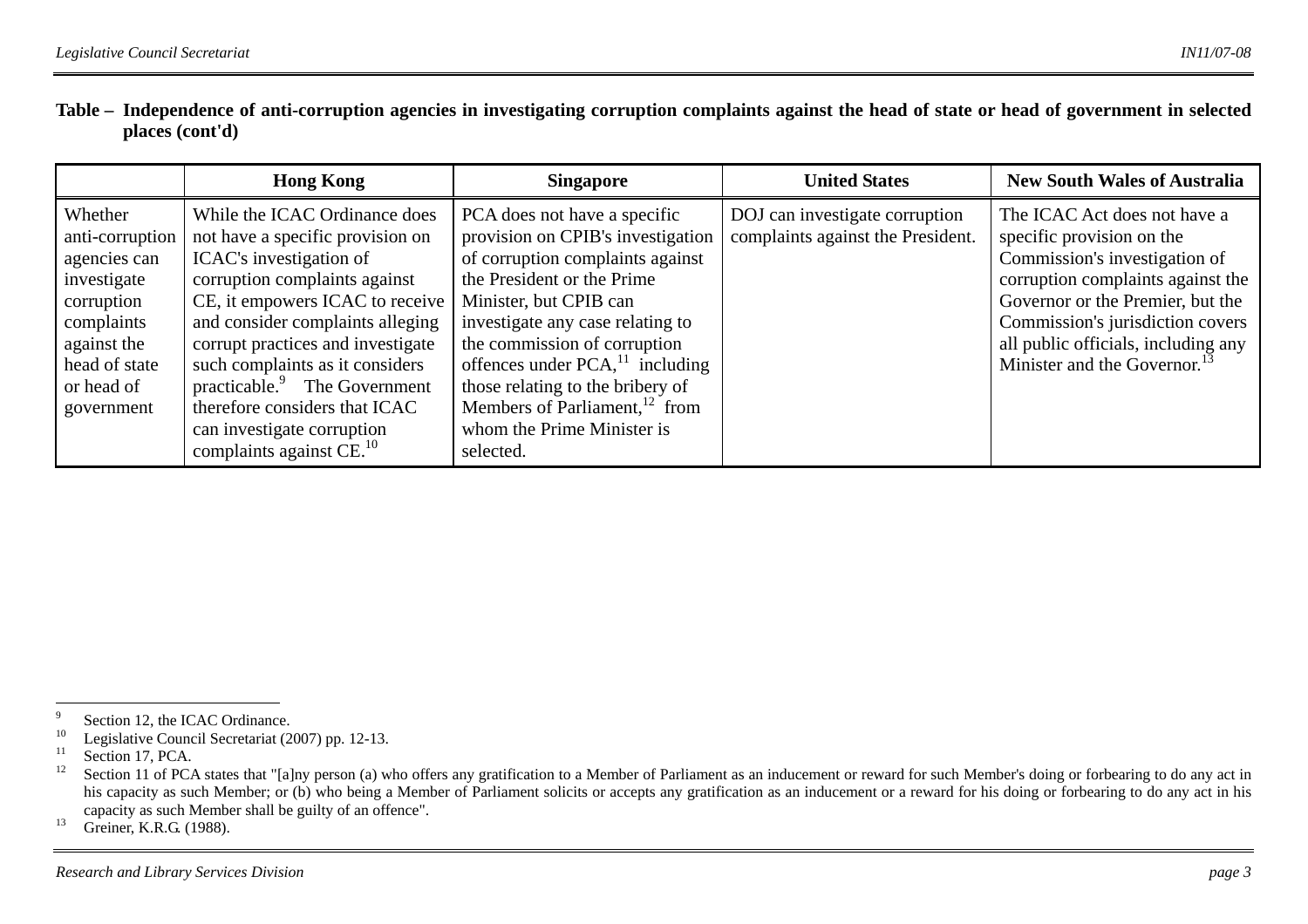|                                                                                                                                                                                                  | <b>Hong Kong</b>                                                                          | <b>Singapore</b>                                                                                                                                                                                                                                                                                                                                                                                                                                                                                                                  | <b>United States</b> | <b>New South Wales of Australia</b>                                                                                                                                                                                                                                                                                                                                        |
|--------------------------------------------------------------------------------------------------------------------------------------------------------------------------------------------------|-------------------------------------------------------------------------------------------|-----------------------------------------------------------------------------------------------------------------------------------------------------------------------------------------------------------------------------------------------------------------------------------------------------------------------------------------------------------------------------------------------------------------------------------------------------------------------------------------------------------------------------------|----------------------|----------------------------------------------------------------------------------------------------------------------------------------------------------------------------------------------------------------------------------------------------------------------------------------------------------------------------------------------------------------------------|
| Whether<br>mechanisms<br>independent of<br>anti-corruption<br>agencies are in<br>place to<br>investigate<br>corruption<br>complaints<br>against the<br>head of state<br>or head of<br>government | No, ICAC is responsible for<br>investigating corruption<br>complaints against CE, if any. | Yes, the Constitution provides<br>that with the support of<br>Parliament, the Chief Justice can<br>appoint a tribunal to inquire into<br>corruption complaints against the<br>President. <sup>14</sup> The tribunal<br>comprises not less than five<br>Judges of the Supreme Court of<br>whom the Chief Justice must be<br>one, unless he or she decides<br>otherwise.<br>Meanwhile, no mechanism other<br>than CPIB or independent of<br>CPIB is in place to investigate<br>corruption complaints against the<br>Prime Minister. | No.                  | No, but both Houses of<br>Parliament, the Legislative<br>Assembly (Lower House) and the<br>Legislative Council (Upper<br>House) may, by resolution of<br>each House, refer any matter,<br>including allegations of<br>corruption, to the Commission<br>for investigation. <sup>15</sup> The<br>Commission must report to<br>Parliament on the investigation. <sup>16</sup> |

<sup>&</sup>lt;sup>14</sup> Clauses 22L (3), (4) and (5), the Constitution of the Republic of Singapore. The Constitution provides that either the Prime Minister or not less than 25% of the total number of the elected Members of Parliament can move a motion to seek an inquiry into allegations made against the President's "misconduct or corruption involving the abuse of the powers of his office" or "offence involving fraud, dishonesty or moral turpitude". If the motion is adopted by not less than half of the total number of the elected Members of Parliament, the Chief Justice can appoint a tribunal to inquire into such allegations.

<sup>&</sup>lt;sup>15</sup> Sections 13(1)(b) and 73, the ICAC Act. For example, in 1992, both Houses of Parliament requested the Commission to investigate, among others, whether the conduct of the Premier had been corrupt within the meaning of the ICAC Act.

Section 74 (A), the ICAC Act. The Commission's report must include, on each "affected" person, a statement on whether the Commission is of the opinion that consideration should be given to the following: (a) obtaining the advice of the Director of Public Prosecutions concerning the prosecution of the person for a specified criminal offence; and (b) the taking of action against the person as a public official on specified grounds, with a view to dismissing, dispensing with the services of or otherwise terminating the services of the public official. An "affected" person means a person described in the reference made by Parliament or against whom, in the Commission's opinion, substantial allegations have been made in the course of or in connection with the investigation concerned. The report can also include statements on any of the Commission's findings, opinions and recommendations and the Commission's reasons for any of those findings, opinions and recommendations.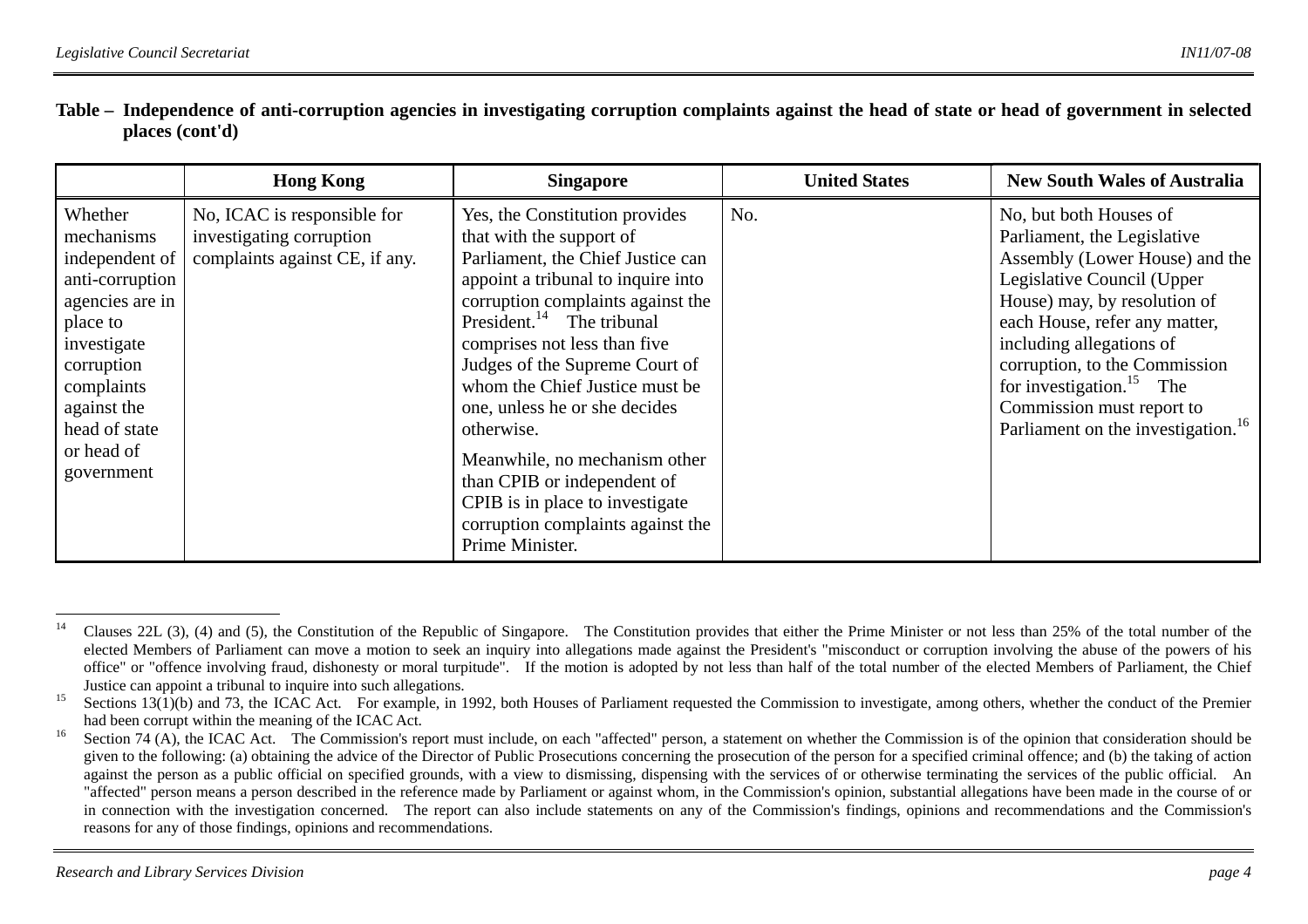|                                                                                                                                                                                                                           | <b>Hong Kong</b>                                                                                                                                                                                                                                                                                                                                                                                                                                                                                                                                                                                                                        | <b>Singapore</b>                                                                                                                                                                                                                                                                                                                                                                                                                                                                                                                                                                                   | <b>United States</b>                                                                                                                                                                                                                                                                                                                                                                                                                                                                                                                                                          | <b>New South Wales of Australia</b>                                                                                                                                                                                                                                                                                                                                                                                                                                                                                                                                                                                                                                                                             |
|---------------------------------------------------------------------------------------------------------------------------------------------------------------------------------------------------------------------------|-----------------------------------------------------------------------------------------------------------------------------------------------------------------------------------------------------------------------------------------------------------------------------------------------------------------------------------------------------------------------------------------------------------------------------------------------------------------------------------------------------------------------------------------------------------------------------------------------------------------------------------------|----------------------------------------------------------------------------------------------------------------------------------------------------------------------------------------------------------------------------------------------------------------------------------------------------------------------------------------------------------------------------------------------------------------------------------------------------------------------------------------------------------------------------------------------------------------------------------------------------|-------------------------------------------------------------------------------------------------------------------------------------------------------------------------------------------------------------------------------------------------------------------------------------------------------------------------------------------------------------------------------------------------------------------------------------------------------------------------------------------------------------------------------------------------------------------------------|-----------------------------------------------------------------------------------------------------------------------------------------------------------------------------------------------------------------------------------------------------------------------------------------------------------------------------------------------------------------------------------------------------------------------------------------------------------------------------------------------------------------------------------------------------------------------------------------------------------------------------------------------------------------------------------------------------------------|
| Whether<br>safeguards are<br>in place to<br>maintain the<br>independence<br>ΩŤ<br>anti-corruption<br>agencies in<br>investigating<br>corruption<br>complaints<br>against the<br>head of state or<br>head of<br>government | The Basic Law states that ICAC<br>"shall function independently". <sup>17</sup><br>addition, ICAC is empowered to<br>protect confidentiality of an<br>investigation. It is an offence for<br>any person to disclose the identity of<br>any person being investigated or<br>details of the investigation when the<br>investigation is still in a covert<br>stage. $18$<br>The Government considers<br>that this non-disclosure requirement<br>applies to ICAC. If CE directs the<br>Commissioner to brief him on any<br>investigation findings involving<br>himself, this could constitute<br>misconduct in public office. <sup>19</sup> | PCA does not provide for any safeguards<br>of the independence of CPIB in<br>investigating corruption complaints<br>against the Prime Minister or the<br>President.<br>However, the Constitution provides that if<br>the Prime Minister refuses to give his or<br>her consent to the Director of CPIB to<br>investigate any information received by<br>the Director touching upon the conduct of<br>any person (including the Prime<br>Minister), $^{20}$ or any allegation or<br>complaint against any person, the<br>President may order the Director to<br>proceed with the investigation. $21$ | The Attorney General has a statutory<br>power to appoint a Special Counsel<br>(SC) to conduct an investigation of a<br>person or matter, $^{22}$ when<br>determining that the investigation<br>"would present a conflict of interest"<br>for DOJ and "would be in the public<br>interest". $^{23}$ SC must be a lawyer<br>"selected from outside the US<br>Government", with a reputation for<br>"integrity and impartial<br>decision-making" and "appropriate<br>experience" to ensure the<br>investigation to be conducted "ably,<br>expeditiously and thoroughly". $^{24}$ | To safeguard witnesses or the integrity of<br>investigations, the ICAC Act allows the<br>Commission to conduct its investigations in<br>public as public inquiries, in private as<br>compulsory examinations, or a combination of<br>both. When considering whether to hold<br>public inquiries and/or compulsory<br>examinations, the Commission must take into<br>account "the public interest", which is not<br>defined in the Act. <sup>25</sup> With the<br>Commissioner's concurrence, an Assistant<br>Commissioner may determine to conduct a<br>public inquiry, but concurrence is not required<br>if the Commissioner "would or might have a<br>conflict of interest in relation to the inquiry". $26$ |

<sup>17</sup> Article 57, the Basic Law.

<sup>18</sup> Sections 30(1) and (2), the Prevention of Bribery Ordinance.<br><sup>19</sup> Department of Justice (2007b) np 1.2

<sup>19</sup> Department of Justice (2007b) pp.1-3.<br><sup>20</sup> Les *V*usse *Nam* (2005) n <sup>2</sup>

<sup>20</sup> Lee Kuan Yew (2005) p.3.<br><sup>21</sup> Clause 22C Constitution a

- <sup>21</sup> Clause 22G, Constitution of the Republic of Singapore.<br><sup>22</sup> 8600.4 (a) and (b) Title 28, Code of Eadam Boardation
- 22 §600.4 (a) and (b), Title 28, Code of Federal Regulations. The jurisdiction of SC is established by the Attorney General. If SC considers that additional jurisdiction is necessary so as to fully investigate and resolve the matters assigned or to investigate new matters that arise during his or her investigation, SC must consult the Attorney General, who determines whether to include the additional matters within SC's jurisdiction.
- $^{23}$  §600.1, Title 28, Code of Federal Regulations, under which the terms "conflict of interest" and "public interest" are not defined.<br>  $^{24}$  §600.2. Title 28, Code of Endand Regulations. Under alones (b) §600.2. Titl
- 24 §600.3, Title 28, Code of Federal Regulations. Under clause (b), §600.3, Title 28 of Code of Federal Regulations, SC is required to undergo an "appropriate background investigation" and a "detailed review of ethics and conflicts of interest issues".
- <sup>25</sup> Sections 30 and 31, the ICAC Act. In determining whether it is in the public interest to conduct a public inquiry, the Commission must consider: (a) the benefit of exposing to the public, and making it aware, of the corrupt conduct; (b) the seriousness of the allegation or complaint being investigated; (c) any risk of undue prejudice to a person's reputation (including prejudice that might arise from not holding an inquiry); and (d) whether the public interest in exposing the matter is outweighed by the public interest in preserving the privacy of the persons concerned. A public inquiry or a compulsory examination may be conducted by the Commissioner or an Assistant Commissioner (who may be appointed by the Governor, with the Commissioner's concurrence), as determined by the Commissioner. The Commission may (but is not required to) advise a person required to attend a compulsory examination of any findings it has made or opinions it has formed as a result of the compulsory examination.
- <sup>26</sup> Section 31(3), the ICAC Act. The term "conflict of interest" is not defined in the Act.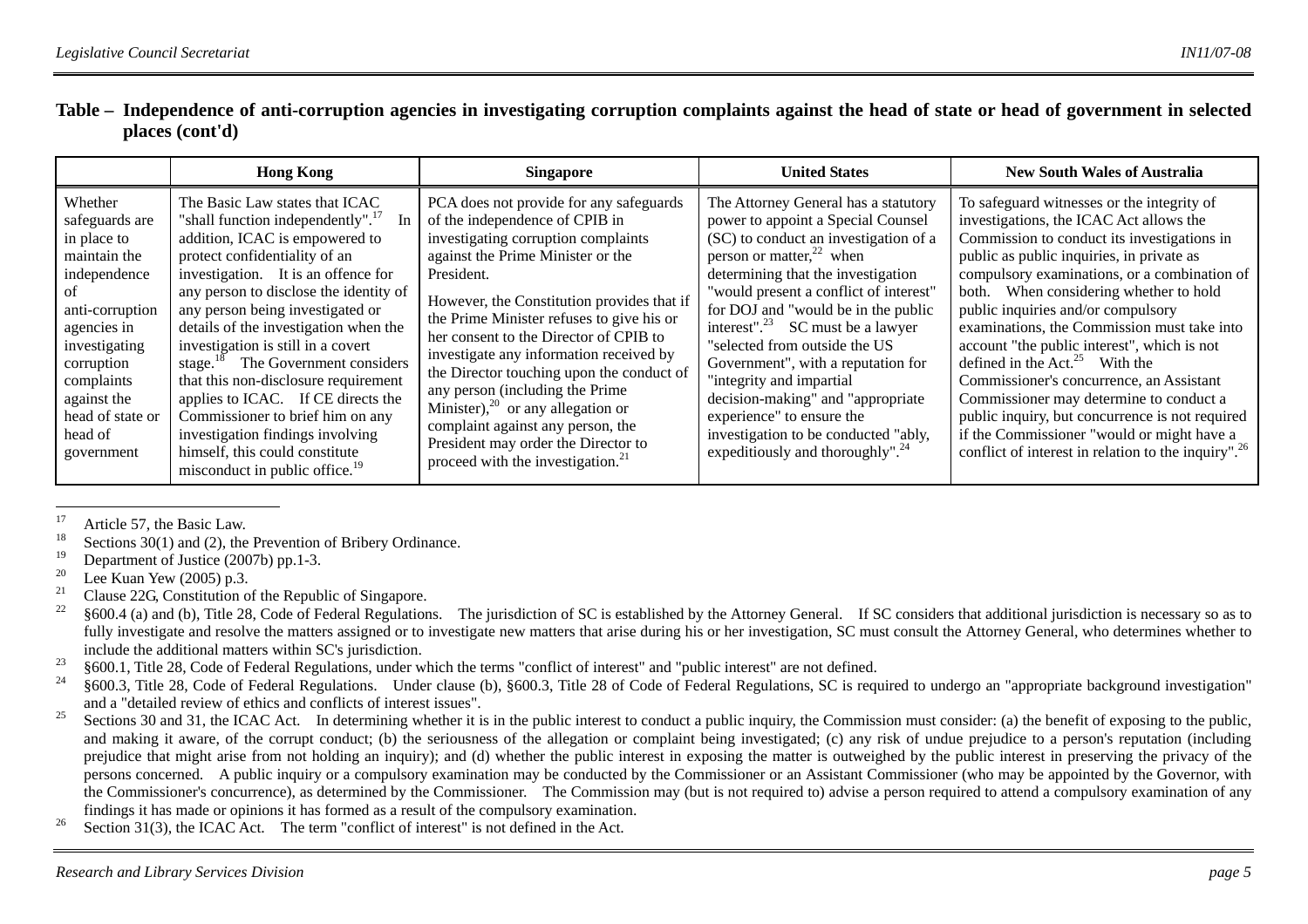|                                                                                                                                                                                                                                       | <b>Hong Kong</b> | <b>Singapore</b> | <b>United States</b>                                                                                                                                                                                                                                                                                                                                                                                                                                                                                                                                                                                                          | <b>New South Wales of Australia</b>                                                                                                                                                                                                                                                                                                                                                                                                                                                                              |
|---------------------------------------------------------------------------------------------------------------------------------------------------------------------------------------------------------------------------------------|------------------|------------------|-------------------------------------------------------------------------------------------------------------------------------------------------------------------------------------------------------------------------------------------------------------------------------------------------------------------------------------------------------------------------------------------------------------------------------------------------------------------------------------------------------------------------------------------------------------------------------------------------------------------------------|------------------------------------------------------------------------------------------------------------------------------------------------------------------------------------------------------------------------------------------------------------------------------------------------------------------------------------------------------------------------------------------------------------------------------------------------------------------------------------------------------------------|
| Whether<br>safeguards are<br>in place to<br>maintain the<br>independence<br>of<br>anti-corruption<br>agencies in<br>investigating<br>corruption<br>complaints<br>against the<br>head of state<br>or head of<br>government<br>(cont'd) |                  |                  | SC can exercise, within the scope<br>of his or her jurisdiction, the full<br>power and independent authority<br>to exercise all investigative and<br>prosecutorial functions of any US<br>Attorney <sup>27</sup> , and is not "subject to<br>the day-to-day supervision of any<br>official" of DOJ. <sup>28</sup><br>Nevertheless, the Attorney<br>General may review any of SC's<br>investigative or prosecutorial<br>action, and conclude that the<br>action is inappropriate or<br>unwarranted and should not be<br>pursued. When making such a<br>conclusion, the Attorney General<br>must notify Congress. <sup>29</sup> | While the Commission is<br>accountable to Parliament<br>through PJC, PJC is prohibited<br>from: $30$<br>investigating a matter<br>(a)<br>relating to a particular<br>conduct;<br>reconsidering a decision to<br>(b)<br>investigate, not to investigate<br>or to discontinue<br>investigation of a particular<br>complaint; and<br>reconsidering the findings,<br>(c)<br>recommendations,<br>determinations or other<br>decisions of the Commission<br>in relation to a particular<br>investigation or complaint. |

Ibid.

 $27\frac{127}{120}$  §600.6 and 600.5, Title 28, Code of Federal Regulations. SC may request the assignment of appropriate DOJ employees to assist his or her work. All personnel in DOJ must "co-operate to the fullest extent possible" with SC. If necessary, SC may request additional personnel to be hired or assigned from outside DOJ. SC may also release information about matters handled by him or her, but such release must be governed by relevant law and the generally applicable DOJ guidelines on public comment on any criminal investigation.

 $\frac{28}{29}$  §600.7(b), Title 28, Code of Federal Regulations.

<sup>&</sup>lt;sup>30</sup> Section 64, the ICAC Act.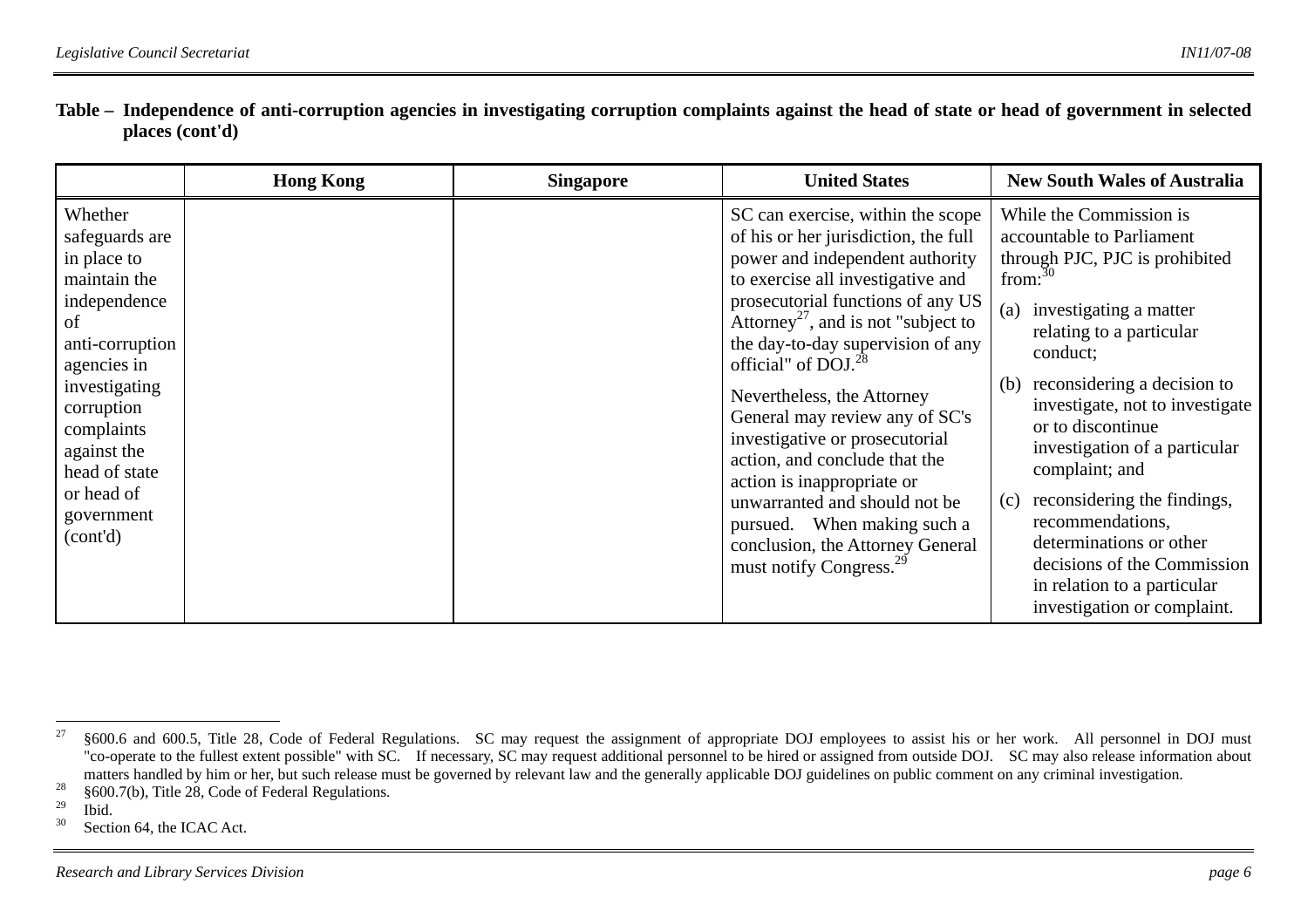|                                                                                                                                                                                                  | <b>Hong Kong</b>                                                                                                                                                                                                                                                                                                                                                                                                                                                                                                                                                             | <b>Singapore</b>                                                                                                                                                                                                                                                                                                                                                                      | <b>United States</b>                                                                                                                                                                                                                                                                                                                                                                                                                                                                                                                                                                                                                                                                                                      | <b>New South Wales of Australia</b>                                                                                                                                                                                                                                                                                                                                                                                                                                                                                                                                                                                                                                                                                                                                                                                                                                                                                                                                  |
|--------------------------------------------------------------------------------------------------------------------------------------------------------------------------------------------------|------------------------------------------------------------------------------------------------------------------------------------------------------------------------------------------------------------------------------------------------------------------------------------------------------------------------------------------------------------------------------------------------------------------------------------------------------------------------------------------------------------------------------------------------------------------------------|---------------------------------------------------------------------------------------------------------------------------------------------------------------------------------------------------------------------------------------------------------------------------------------------------------------------------------------------------------------------------------------|---------------------------------------------------------------------------------------------------------------------------------------------------------------------------------------------------------------------------------------------------------------------------------------------------------------------------------------------------------------------------------------------------------------------------------------------------------------------------------------------------------------------------------------------------------------------------------------------------------------------------------------------------------------------------------------------------------------------------|----------------------------------------------------------------------------------------------------------------------------------------------------------------------------------------------------------------------------------------------------------------------------------------------------------------------------------------------------------------------------------------------------------------------------------------------------------------------------------------------------------------------------------------------------------------------------------------------------------------------------------------------------------------------------------------------------------------------------------------------------------------------------------------------------------------------------------------------------------------------------------------------------------------------------------------------------------------------|
| Whether<br>anti-corruption<br>agencies'<br>investigations<br>of corruption<br>complaints<br>against the<br>head of state or<br>head of<br>government are<br>subject to<br>external<br>monitoring | Yes, the investigations of<br>ICAC are subject to<br>monitoring by an advisory<br>committee of ICAC called the<br><b>Operations Review</b><br>Committee (ORC), which<br>currently has 17 members,<br>who are all appointed by CE.<br>Of the 17 members, two are<br>Members of the Legislative<br>Council and four are<br>ex-officio members,<br>including the ICAC<br>Commissioner and the<br>Secretary for Justice or his or<br>her representative. <sup>31</sup><br>ORC is required to submit<br>annual reports to CE and<br>those reports are published to<br>the public. | Yes, the Constitution<br>provides that after due<br>inquiry, the tribunal must<br>make a report to the<br>Speaker of Parliament <sup>32</sup> on<br>its determination relating to<br>the allegations made<br>against the President and<br>the reasons for it.<br>Neither PCA nor the<br>Constitution provides for an<br>external monitoring<br>mechanism on CPIB's<br>investigations. | Yes, the Attorney General must notify<br>the Chairman and the Ranking<br>Minority Member of the Judiciary<br>Committees of each House of<br>Congress, with reports explaining each<br>action upon appointing and removing<br>any SC and upon conclusion of SC's<br>investigations, including a description<br>and explanation of instances (if any) in<br>which the Attorney General concluded<br>that a proposed action by SC was so<br>inappropriate or unwarranted under<br>established DOJ practices that it<br>should not be pursued. $33$<br>The Attorney General may determine<br>to publicly release these reports if such<br>release would be in the public interest,<br>subject to relevant legal restrictions. | Yes, the Commission's investigations are subject<br>to monitoring by the statutory Inspector of the<br><b>Independent Commission Against Corruption</b><br>(the Inspector), $34$ who is appointed by the<br>Governor and must not be a Member of the NSW<br>Parliament or any other legislature in Australia. <sup>35</sup><br>The Inspector is "not subject to the Commission"<br>in any respect", and may exercise his or her<br>functions on his or her own initiative, at the<br>request of the Minister, or in response to a<br>complaint made to the Inspector or a reference<br>by PJC, any public authority or public official. <sup>36</sup><br>The Inspector submits his or her annual reports<br>to Parliament, and can make, at any time, a<br>special report to the Presiding Officer of each<br>House of Parliament on any matter affecting the<br>Commission or any administrative or general<br>policy matter relating to the Inspector's functions. |

<sup>&</sup>lt;sup>31</sup> ORC's terms of reference include: (a) receiving from the Commissioner information about all corruption complaints made to ICAC and how ICAC deals with them; and (b) receiving reports on the investigations ICAC has completed and advising on how those cases, which on legal advice are not being subject to prosecution or caution, should be pursued.

 $\frac{32}{2}$  Clauses 22L(6) and (7), the Constitution of the Republic of Singapore. If the tribunal's report considers that the allegation made against the President has been valid, Parliament may by a resolution passed by not less than 75% of the total number of the elected Members remove the President from office.

 $\frac{33}{34}$  §600.9(a), Title 28, Code of Federal Regulations.

Section 57(C), the ICAC Act. The Inspector's powers include: (a) investigating any aspect of the Commission's operations, any conduct of the Commission's officers, and complaints about the Commission or its officers; (b) having full access to the Commission's records, and requiring officers of the Commission to supply information, produce documents or attend before the Inspector to answer questions about any matter relating to the Commission's operations or any conduct of officers of the Commission; and (c) recommending disciplinary action or criminal prosecution against the Commission's officers.

<sup>&</sup>lt;sup>35</sup> Section 10, Schedule 1A, the ICAC Act.<br><sup>36</sup> Sections 57(A) and (B), the ICAC Act.

Sections  $57(A)$  and (B), the ICAC Act.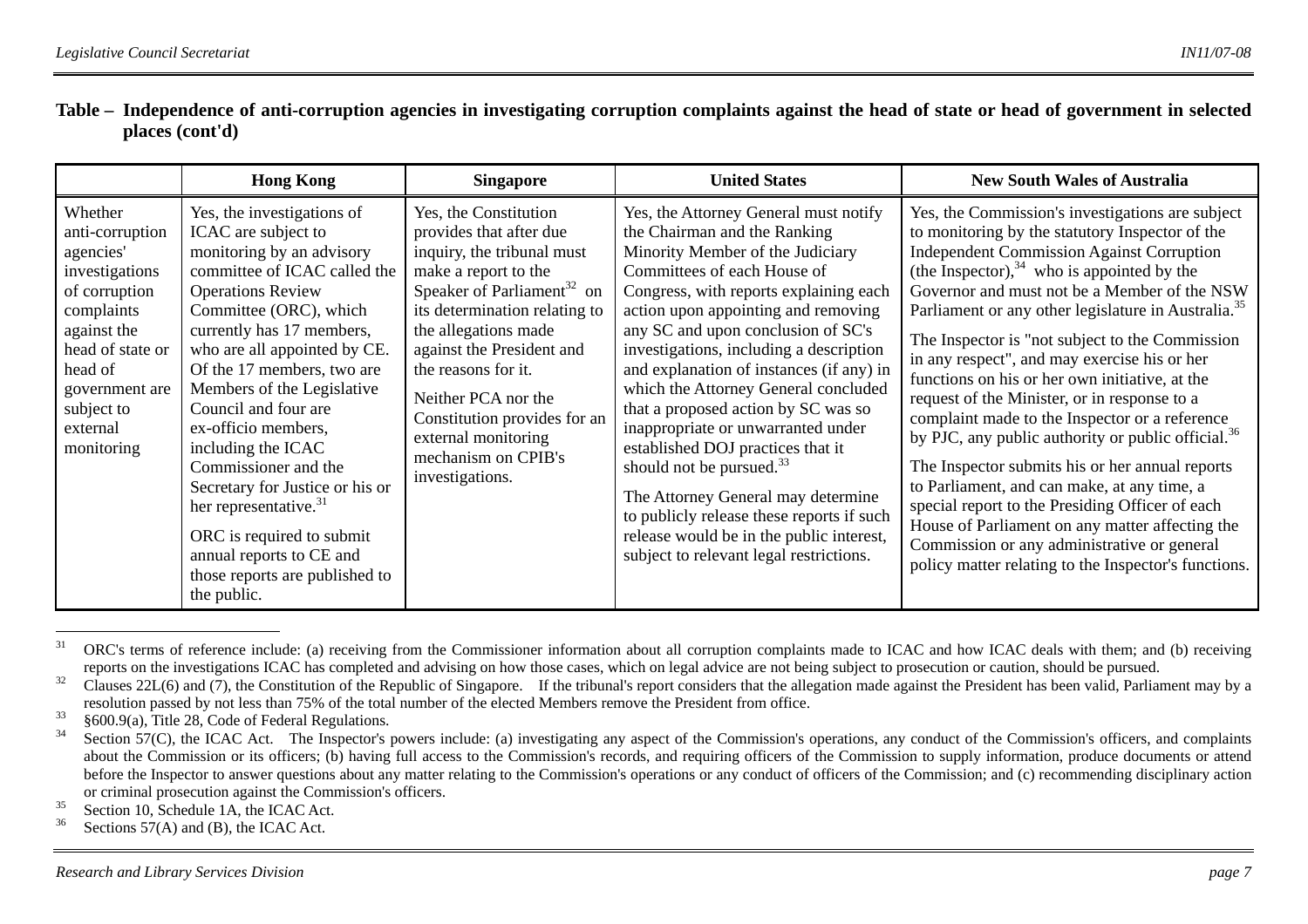## **References**

- 1. Anti-Corruption Resource Centre. (2006) *Anti-corruption prosecutorial agencies: effectiveness and funding modalities.* Available from: http://www.u4.no/pdf/?file=/helpdesk/helpdesk/queries/query121.pdf [Accessed April 2008].
- 2.Code of Federal Regulation, Title 28, Part 600 – General Powers of Special Counsel. Available from: http://law.justia.com/us/cfr/title28/28-2.0.4.5.1.html [Accessed April 2008].
- 3. *Constitution of the Republic of Singapore.* Available from: http://statutes.agc.gov.sg/non\_version/cgi-bin/cgi\_gettoc.pl?&actno=1999-REVED-CONST&date=latest&method=part [Accessed April 2008].
- 4.*Corrupt Practices Investigation Bureau.* (2006) Available from: http://app.cpib.gov.sg/newcpib/user/default.aspx?pgID=237 [Accessed April 2008].
- 5. Department of Justice. (2007a) *Follow-up actions arising from the discussion at the meeting on 29 October 2007.* LC Paper No. CB(2)331/07-08(01). Available from: http://www.legco.gov.hk/yr06-07/english/bc/bc62/papers/bc621115cb2-331-1-e.pdf [Accessed April 2008].
- 6. Department of Justice. (2007b) *Follow-up actions arising from the discussion at the meeting on 15 November 2007.* LC Paper No. CB(2)480/07-08(01). Available from: http://www.legco.gov.hk/yr06-07/english/bc/bc62/papers/bc621204cb2-480-1-e.pdf [Accessed April 2008].
- 7. Greiner, K.R.G. (1988) *Second reading speech of the ICAC Act.* Available from: http://www.icac.nsw.gov.au/index.cfm?objectid=EBE7410F-92E1-31B6-22B0EF7FD8F4BE6D [Accessed April 2008].
- 8. *Independent Commission Against Corruption Act 1988 No 35.* Available from: http://www.legislation.nsw.gov.au/tocview/inforce/act+35+1988+first+0+N?title [Accessed April 2008].
- 9. *Independent Commission Against Corruption Ordinance.* Available from: http://www.legislation.gov.hk/blis\_ind.nsf/e1bf50c09a33d3dc482564840019d2f4/3f4ca9d44b1afc65c825648300283bcc?OpenDocument [Accessed] April 2008].
- 10. Independent Commission Against Corruption. (1992a) *Report on Investigation into the Metherell Resignation and Appointment.* Available from: http://www.icac.nsw.gov.au/files/pdf/pub2\_22i1.pdf [Accessed April 2008].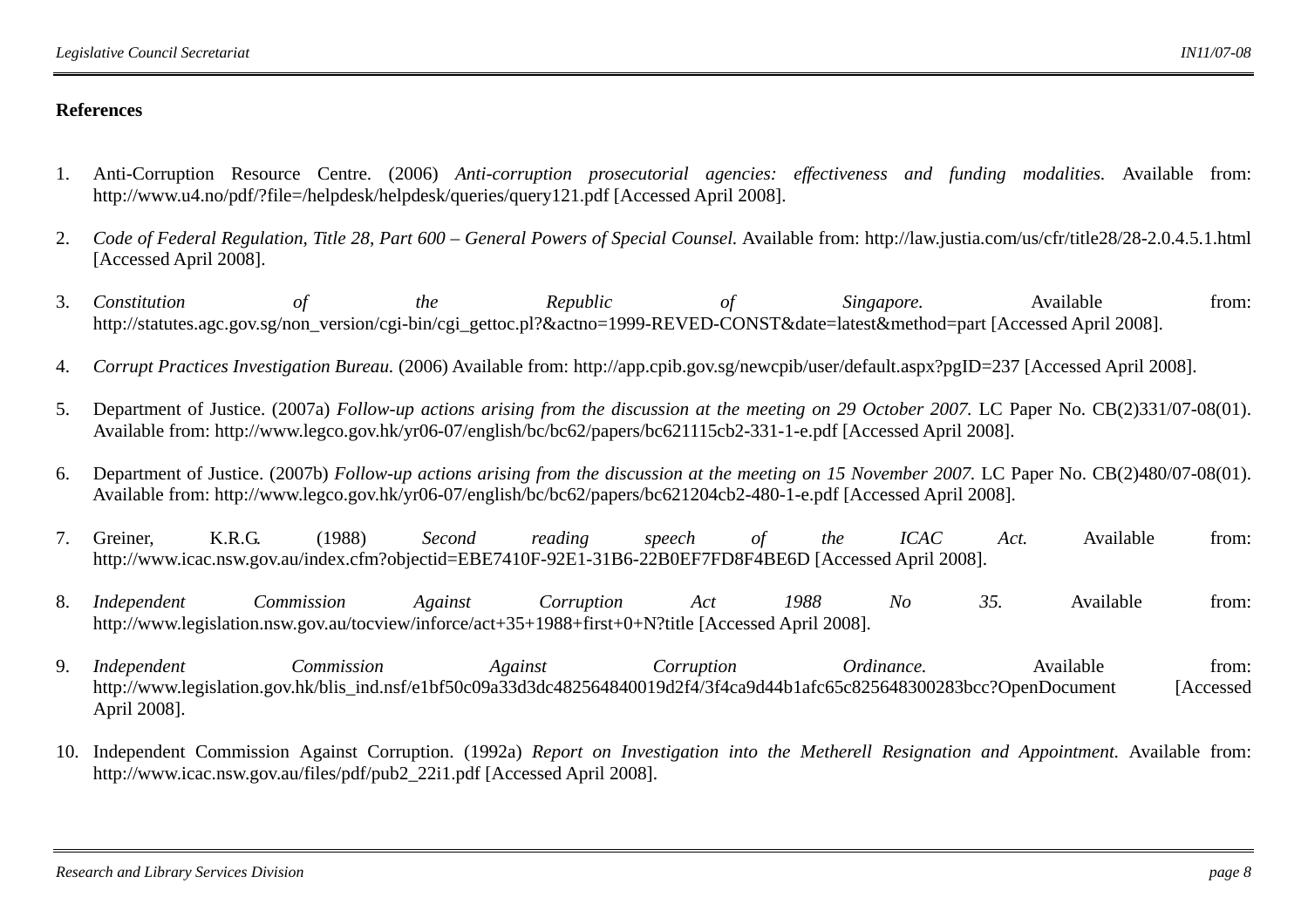- 11. Independent Commission Against Corruption. (1992b) *Second Report on Investigation into the Metherell Resignation and Appointment.* Available from: http://www.icac.nsw.gov.au/files/pdf/pub2\_25i1.pdf [Accessed April 2008].
- 12. Independent Commission Against Corruption. (2007a) *ICAC and Public Sector Organisations: Guidelines for principal officers.* Available from: http://www.icac.nsw.gov.au/files/pdf/Principal-Officers-Guide.pdf [Accessed April 2008].
- 13. Independent Independent Commission Against Corruption. (2007b) *ICAC Annual report 2006-2007.* Available from: http://www.icac.nsw.gov.au/files/pdf/Annual\_Report\_2006-07\_web2.pdf [Accessed April 2008].
- 14. Independent Independent Commission Against Corruption. (2008) *Operations Review Committee.* Available from: http://www.icac.org.hk/en/checks\_and\_balances/ac/orc/index.html [Accessed April 2008].
- 15. *Independent Commission Against Corruption*. (2008a) Available from: http://www.icac.nsw.gov.au/go/the-icac/what-is-the-icac [Accessed April 2008].
- 16. *Independent Commission Against Corruption.* (2008b) Available from: http://www.icac.org.hk/en/about\_icac/le/index.html [Accessed April 2008].
- 17. Kim. Kim, J. (2005) *Criminal Prosecution of an Incumbent President.* Available from: http://codepink4peace.org/downloads/CriminalProsecutionofPresident.pdf [Accessed April 2008].
- 18. Lee Kuan Yew. (2005) *Ethical Leadership a Competitive Advantage*. Singapore Government Press release, Media Relations Division, Ministry of Information, Communications and the Arts.
- 19. Legislative Council Secretariat. (2005) *Research Report on Prevention of Corruption and Impeachment of Head of State/Government in United Kingdom, the United States and Korea.* LC Paper No. RP01/05-06.
- 20. Legislative Council Secretariat. (2007) *Background Brief on Bills Committee on Prevention of Bribery (Amendment) Bill 2007.* LC Paper No. CB(2)169/07-08(02). Available from: http://www.legco.gov.hk/yr06-07/english/bc/bc62/papers/bc621029cb2-169-2-e.pdf [Accessed April 2008].
- 21. Lo, S. (2006) *Ethical Governance and Anti-Corruption in Greater China: A Comparison of Mainland China, Hong Kong and Macao.* Available from: http://www.cpsa-acsp.ca/papers-2006/Lo.pdf [Accessed April 2008].
- 22. New South Wales Independent Commission Against Corruption. (2006) *3rd ICAC Symposium Hong Kong 8 to 11 May 2006 Background Paper.*  Available from: http://www.icac.org.hk/SYMPOSIUM/sympo/day2/textp352.pdf [Accessed April 2008].